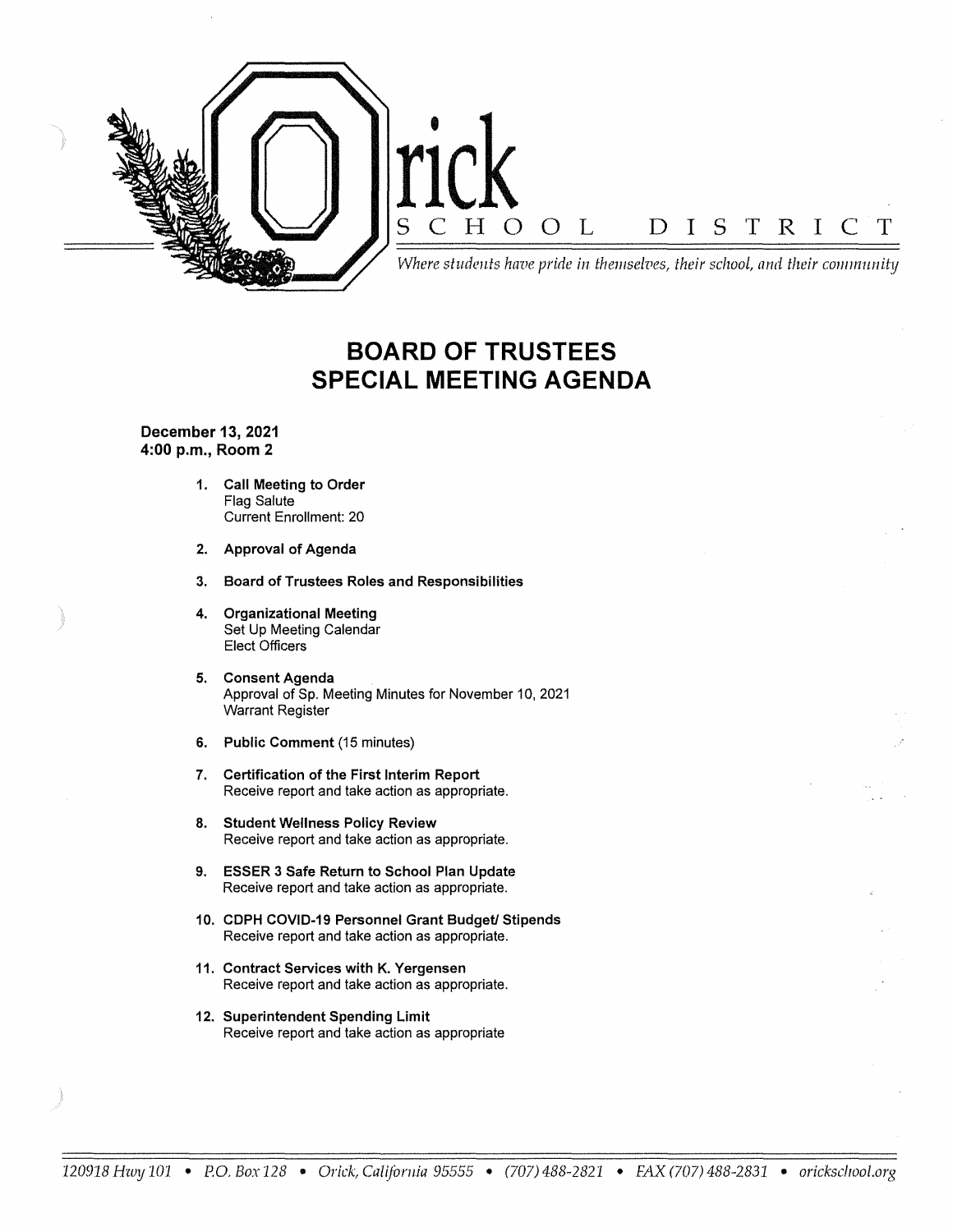

#### **AGENDA CONTINUED:**

- **13. CSSP: Board Policies and Regulations -Adoptl Update (Second Reading)-**
	- **BP and AR 4158: Employee Security**
	- **BP 5141.4: Child Abuse Prevention and Reporting**
	- **BP and AR 5144.1: Suspension and Expulsion/ Due Process**
	- **AR 5144.2: Suspension and Expulsion/ Due Process (Students with Disabilities)**
	- **BP and AR 5142.2: Safe Routes to School Program**
	- **BP and AR 5145.3: Nondiscrimination/Harassment**
	- **BP and AR 5131.2: Bullying**
	- **BP and AR 5145.7: Sexual Harassment**

Receive report and take action as appropriate.

- **14. Educator Effectiveness Funds Block Grant**  Receive report and take action as appropriate
- **15. Lead Teacher Report**  Receive report and take action as appropriate.
- **16. Superintendents Report**  Receive report and take action as appropriate.
- **17. Announcements**
- **18. Discussion/ Adjournment**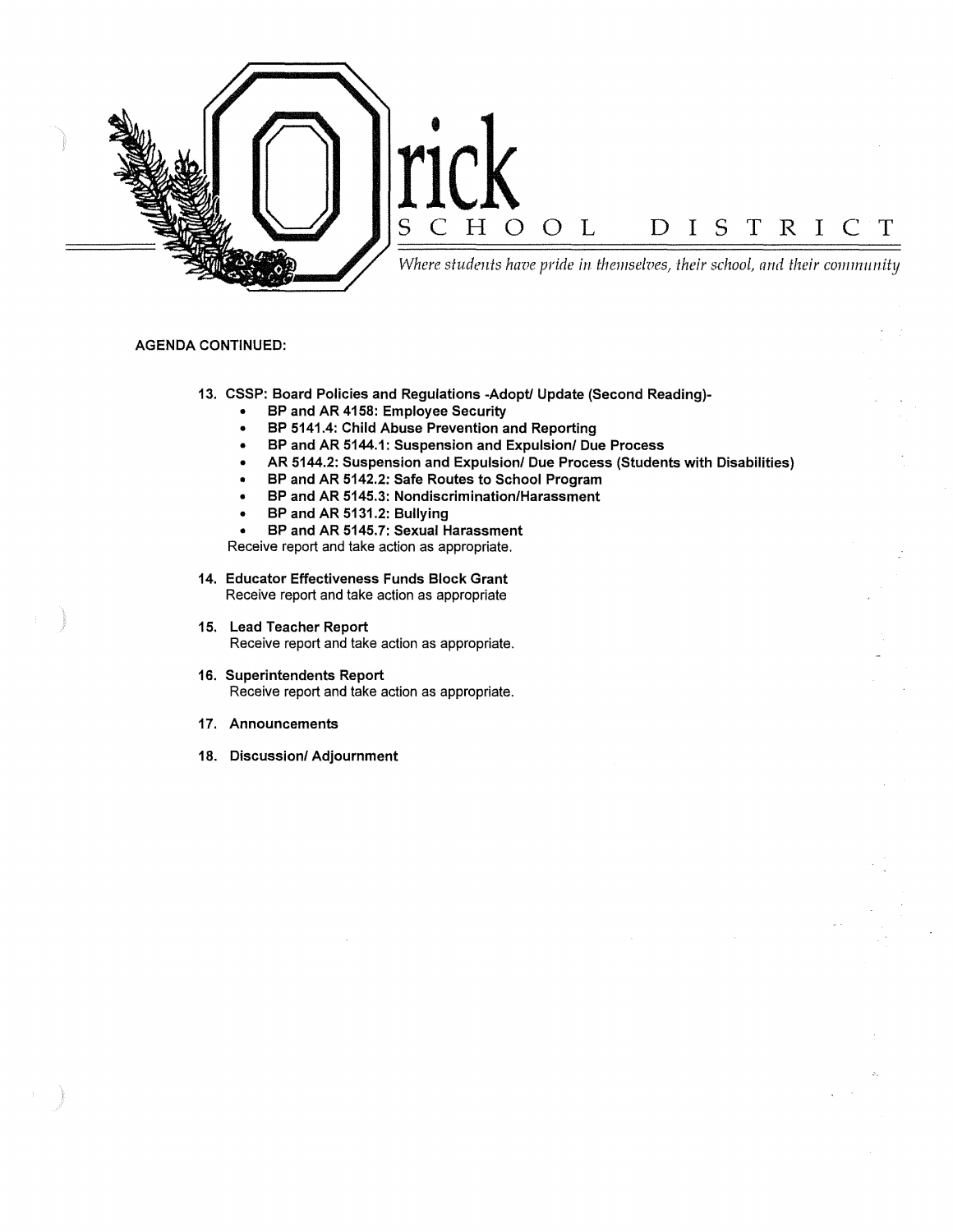| January 2022 |  |
|--------------|--|
|--------------|--|

| <b>Sunday</b>  | Monday                                 | <b>Tuesday</b>                                                                                                                                                                                                                                                              | Wednesday                                                                                                                                                                                                                            | <b>Thursday</b>                                                                             | Friday         | Saturday         |  |
|----------------|----------------------------------------|-----------------------------------------------------------------------------------------------------------------------------------------------------------------------------------------------------------------------------------------------------------------------------|--------------------------------------------------------------------------------------------------------------------------------------------------------------------------------------------------------------------------------------|---------------------------------------------------------------------------------------------|----------------|------------------|--|
|                | $\mathbf{S}$ .<br>$\frac{5}{19}$<br>26 | Dec 2021<br>T W T<br>F.<br>S<br>M<br>$\frac{3}{10}$<br>$\frac{1}{24}$<br>$\frac{24}{31}$<br>$\frac{1}{25}$<br>$\frac{2}{30}$<br>$\frac{16}{30}$<br>$\begin{smallmatrix}7\14\21\28\end{smallmatrix}$<br>$\frac{8}{22}$<br>$\begin{array}{c} 6 \\ 13 \\ 20 \\ 27 \end{array}$ | W Feb 2022<br>$S_{\cdot \cdot \cdot}$<br>$\begin{array}{c cc} & 7 & 3 & 3 \\ \hline 7 & 8 & 9 & 10 \\ 14 & 15 & 16 & 17 \\ 24 & 22 & 23 & 24 \\ 28 & 29 & 23 & 24 \end{array}$<br>$\begin{array}{c} 6 \\ 13 \\ 20 \\ 47 \end{array}$ | H  <br>S<br>$\begin{array}{c} 4 \\ 1 \\ 25 \end{array}$<br>$\frac{3}{12}$<br>$\frac{1}{26}$ |                | $\boldsymbol{l}$ |  |
| $\overline{2}$ | $\overline{3}$                         | $\overline{4}$                                                                                                                                                                                                                                                              | 5                                                                                                                                                                                                                                    | 6                                                                                           | $\overline{7}$ | 8                |  |
| 9              | 10                                     | 11                                                                                                                                                                                                                                                                          | 12                                                                                                                                                                                                                                   | 13<br><b>Current Board</b><br>Meetings at 3:30<br>pm                                        | 14             | 15               |  |
| 16             | 17<br>No School                        | 18                                                                                                                                                                                                                                                                          | 19                                                                                                                                                                                                                                   | 20                                                                                          | 21             | 22               |  |
| 23             | 24                                     | 25                                                                                                                                                                                                                                                                          | 26                                                                                                                                                                                                                                   | 27                                                                                          | 28             | 29               |  |
| 30             | 31                                     |                                                                                                                                                                                                                                                                             |                                                                                                                                                                                                                                      |                                                                                             |                |                  |  |

 $\label{eq:2.1} \frac{1}{\sqrt{2}}\int_{\mathbb{R}^3}\frac{1}{\sqrt{2}}\left(\frac{1}{\sqrt{2}}\right)^2\frac{1}{\sqrt{2}}\left(\frac{1}{\sqrt{2}}\right)^2\frac{1}{\sqrt{2}}\left(\frac{1}{\sqrt{2}}\right)^2.$ 

 $\label{eq:2.1} \begin{array}{c} \mathbb{E} \left( \begin{array}{c} \mathbb{E} \left( \begin{array}{c} \mathbb{E} \left( \begin{array}{c} \mathbb{E} \left( \begin{array}{c} \mathbb{E} \left( \begin{array}{c} \mathbb{E} \left( \begin{array}{c} \mathbb{E} \left( \begin{array}{c} \mathbb{E} \left( \begin{array}{c} \mathbb{E} \left( \begin{array}{c} \mathbb{E} \left( \begin{array}{c} \mathbb{E} \left( \end{array} \right) \right) \right) \right) \right) \end{array} \right) \end{array} \right$ 

 $\frac{1}{\sqrt{2}}$ 

 $\left\langle \hat{u}^{\dagger}_{\mu} \hat{u}^{\dagger}_{\nu} \right\rangle$ 

 $\hat{\gamma}$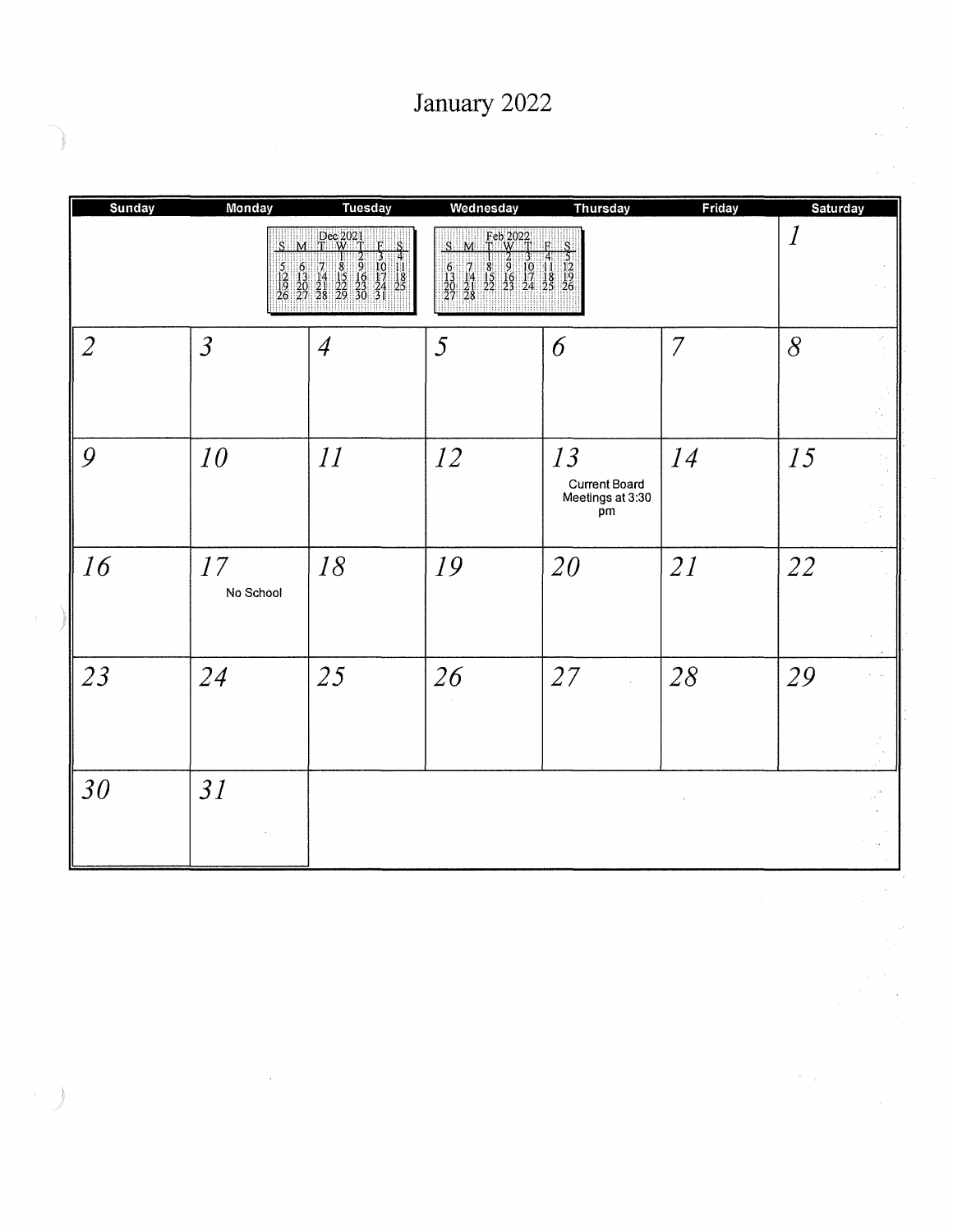November 10, 2021 3:30 p.m., Room 2

# **SPECIAL MEETING MINUTES**

**MEMBERS PRESENT:** Kimberly Frick, Edith Baker, Robert Hayden, Frank Buck, Nancy Avram **MEMBERS ABSENT:** None **MEMBERS TARDY:** None **OTHERS PRESENT:** Amanda Platt, Matt Ross, Melody Schroeder **MEETING LEAD BY:** Kimberly Frick

**Approval of Agenda-** Edith Baker moved to approve the agenda as presented. Robert Hayden seconded. All ayes. Motion carried.

**Board Roles and Responsibilities-** Kimberly Frick stated Orick School was in the hole by \$89,924 according to the current budget. She said it was the board members responsibility to keeping this school open. She believes without this school, the community will fail.

**Consent Agenda-** Edith Baker moved to approve the consent agenda as presented. Nancy Avram seconded. Disc: Kimberly Frick stated that \$1200.00 was spent on a camera and projector that was not approved by the board first. She reminded Ms. Platt that without board approval, she only has a \$500.00 spending limit. All ayes. Motion carried.

#### **Public Comment** -None

**Open Public Hearing for the Educator Effectiveness Funds Block Grant-** Edith Baker moved to approve opening the Public Hearing. Frank Buck seconded. All ayes. Motion carried. Ms. Platt explain this grant would be used for professional development and for the teacher induction program for this year and next year.

**Field Trip Request-** The primary class is requesting to go to the Winter Express in McKinleyville and Ms. Whitehead would like to take them to the movies afterwards. The Lions Club will designate the day between Dec 6-10. Ms. Platt will donate the cost of the Winter Express (\$2.00 per child). The cost for the movie is \$7.50 per child and \$8.00 per adult. Kimberly Frick moved to approve taking only the primary class on the field trip and the school funding the movie. Edith Baker seconded. All ayes. Motion carried.

**CDPH-Personnel Support Grant Award/ Job Descriptions-** Ms. Platt informed the board that Orick School received an assistance grant for Covid testing for staff and students. This is to pay for supplies and man power to perform the test and all the paperwork required by the CDPH. She would like to use it to pay for supplies, to pay for a .10 FTE of her Superintendent salary increase, and to pay staff stipends for those who wish to complete all the CDPH requirements. The job roles and responsibilities are as presented in your packet. Half of the stipend would be given in December and the other half would be given in June. Edith Baker moved to approve the job descriptions as presented. Frank Buck seconded. All ayes. Motion carried.

**2021 NSLP Equipment Assistance Grant-** Ms. Platt would like to apply for the equipment grant. The board said she could proceed.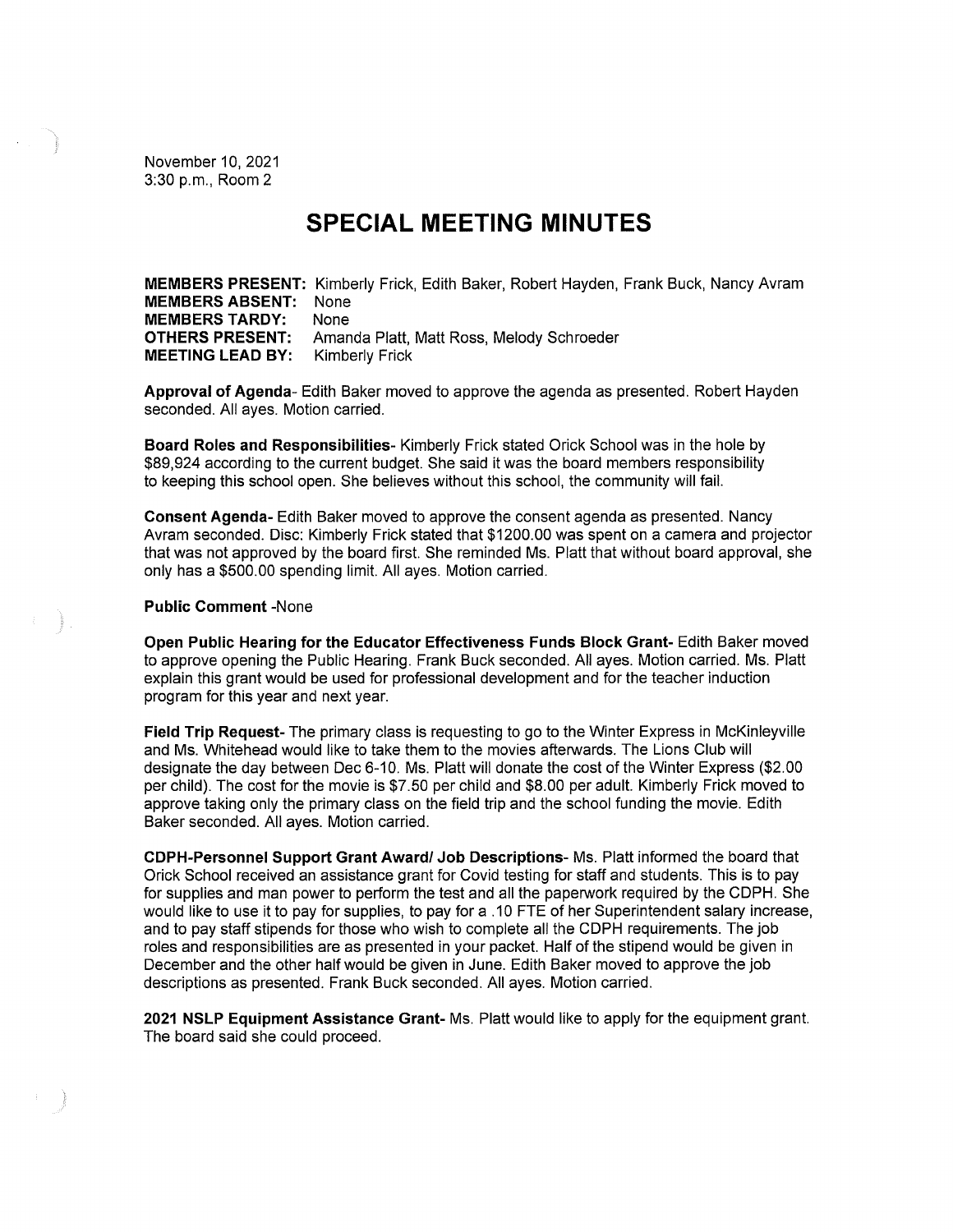#### **MINUTES CONTINUED: Page 2**

**CSSP: Board Policies and Regulations -Adopt/ Update (First Reading)-**

- **BP and AR 4158: Employee Security**
- **BP 5141.4: Child Abuse Prevention and Reporting**
- **BP and AR 5144.1: Suspension and Expulsion/ Due Process**
- **AR 5144.2: Suspension and Expulsion/ Due Process (Students with Disabilities)**
- **BP and AR 5142.2: Safe Routes to School Program**
- **BP and AR 5145.3: Nondiscrimination/Harassment**
- **BP and AR 5131.2: Bullying**
- **BP and AR 5145.7: Sexual Harassment**

Ms. Platt said these were policies that Orick School needs to add or update. Robert Hayden moved to approve the first reading. Frank Buck seconded. All ayes. Motion carried.

**Art/ Music-** Ms. Platt explained after winter break all students will be offered an elective class. It would be one or two days per week at no cost to the school. Nancy Avram will be donating items for a music class. Others will be hosting different options.

**Fundraising Report-** Edith Baker thanked everyone who came and those that donated. The event raised [\\$2,163.72](https://2,163.72) dollars for the Cougar Buck incentive program.

**Expanded Learning Opportunities Program-** Ms. Platt explain the program and all it would entail. She believes it is not reasonable to ask this of small districts that do not already have an afterschool program in place as the money given will not cover all the expenses. She believes we have two options. 1. Do not spend any of the money and give it back. 2. Find out what we can do for the amount of money given. She will come back with an answer to that question.

**Close Public Hearing for the Educator Effectiveness Funds Block Grant-** Frank Buck moved to Close the Public Hearing for the Educator Effectiveness Funds Block Grant. Edith Baker seconded. All ayes. Motion carried.

**Lead Teacher Report-** Mr. Ross said we had a power outage day and the new generator works great. He believes things will be fine as long as the temperature is around 50 degrees. Any colder and we may need some heaters as it gets very cold in the classrooms with the heaters not running. Halloween was very nice. His class made pumpkin cookies. Ms. Whitehead decorated her room and her partner did a "potion" performance. End of trimester is coming up, that means one third of the year is gone. Students will be making Derby cars and performing track races again. He will have a meeting next Thursday regarding the Catalina Outdoor School trip

**Superintendents Report-** Ms. Platt said they will be looking to update either Social Studies or Science for Orick Schools curriculum. She was impressed with the availability of instruction on the new Amplify math curriculum and is seeing growth. Students have excessive absenteeism and SARB has a new coordinator who will be active and hold parents accountable. Support is the first line of defense and other agencies will be involved: Judge, police, CWS, etc. Staff also has a high absentee rate. Ms. Platts first step is to see what can be done to help and then second, there will be consequences. Members of the board suggested termination. Class electives will start after the Christmas break.

#### **Announcements**

1. Edith said the Halloween carnival was a hit and there were so many kids that she had never seen before.